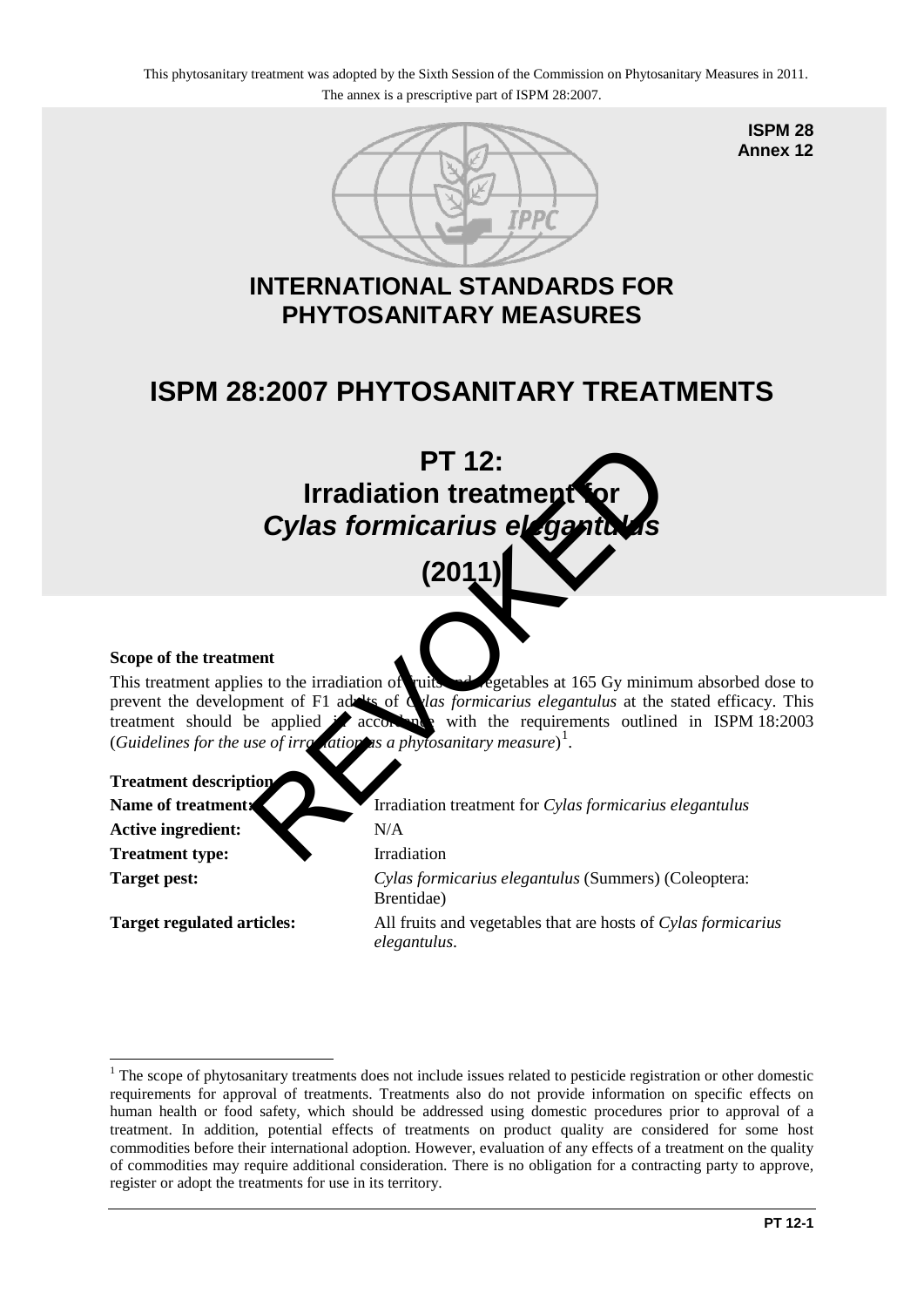### **Treatment schedule**

Minimum absorbed dose of 165 Gy to prevent the development of F1 adults of *Cylas formicarius elegantulus*.

Efficacy and confidence level of the treatment is ED99.9952 at the 95% confidence level.

Treatment should be applied in accordance with the requirements of ISPM 18:2003 (Guidelines for the use of irradiation as a phytosanitary measure).

This irradiation treatment should not be applied to fruit and vegetables stored in modified atmospheres.

### **Other relevant information**

Since irradiation may not result in outright mortality, inspectors may encounter live, but non-viable *Cylas formicarius elegantulus* (eggs, larvae, pupae and/or adults) during the inspection process. This does not imply a failure of the treatment.

Countries with established trapping and surveillance activities for *Cylas formicarius elegantulus* need to take account of the fact that adult insects may be detected in the traps the importing country.<br>Although these insects will not establish, countries need to asset wheth r such treatments are Although these insects will not establish, countries need to assess when the such that applicable in their countries, i.e. whether or not such finding would disrupt existing surveillance programmes.

The Technical Panel on Phytosanitary Treatments based is evaluation of this treatment on the research work undertaken by Follet (2006) and Hallman (200 $\triangle$ ) the Letermined the efficacy of irradiation as a work undertaken by Follet (2006) and Hallman (2006) the theoremined the efficacy of irradiation as a treatment for this pest in Ipomoea batatas.

Extrapolation of treatment efficacy to all fruits and vegetables was based on knowledge and experience that radiation dosimetry systems measure the actual radiation dose absorbed by the target pest independent of host commodity, and wide see commos research studies on a variety of pests and perioding  $\epsilon$  commodities commodities on a variety of pests and commodities. These include studies on the following pests and hosts: *Anastrepha ludens* (*Citrus paradisi* and *Mangifera indica*), *A. suspensa* (*Averrhoa carambola*, *Citrus paradisi* and *Mangifera indica*), *Bactrocera tryoni* (*Citrus sinensis*, *Lycopersicon lycopersicum*, *Malus domestica*, *Mangifera indica*, *Persea americana* and *Prunus avium*), *Cydia pomonella* (*Malus domestica* and artificial diet) and *Grapholita molesta* (*Malus domestica* and artificial diet) (Bustos et al., 2004; Gould & von Windeguth, 1991; Hallman, 2004, Hallman & Martinez, 2001; Jessup et al., 1992; Mansour, 2003; von Windeguth, 1986; von Windeguth & Ismail, 1987). It is recognised, however, that treatment efficacy has not been tested for all potential fruit and vegetable hosts of the target pest. If evidence becomes available to show that the extrapolation of the treatment to cover all hosts of this pest is incorrect, then the treatment will be reviewed. dished trapping and surveillance activities for Cylor Comicar<br>he fact that adult insects may be detected in the traps<br>cets will not establish, countries need to assess wheth<br>countries, i.e. whether or not such finding woul

### **References**

- **Bustos, M.E., Enkerlin, W., Reyes, J. & Toledo, J.** 2004. Irradiation of mangoes as a postharvest quarantine treatment for fruit flies (Diptera: Tephritidae). Journal of Economic Entomology, 97: 286−292.
- **Follett, P.A.** 2006. Irradiation as a methyl bromide alternative for postharvest control of *Omphisa anastomosalis* (Lepidoptera: Pyralidae) and *Euscepes postfasciatus* and *Cylas formicarius elegantulus* (Coleoptera: Curculionidae) in sweet potatoes. Journal of Economic Entomology, 99: 32−37.
- **Gould, W.P. & von Windeguth, D.L.** 1991. Gamma irradiation as a quarantine treatment for carambolas infested with Caribbean fruit flies. Florida Entomologist, 74: 297−300.
- **Hallman, G.J.** 2001. Ionizing irradiation quarantine treatment against sweet potato weevil (Coleoptera: Curculionidae). Florida Entomologist, 84: 415−417.